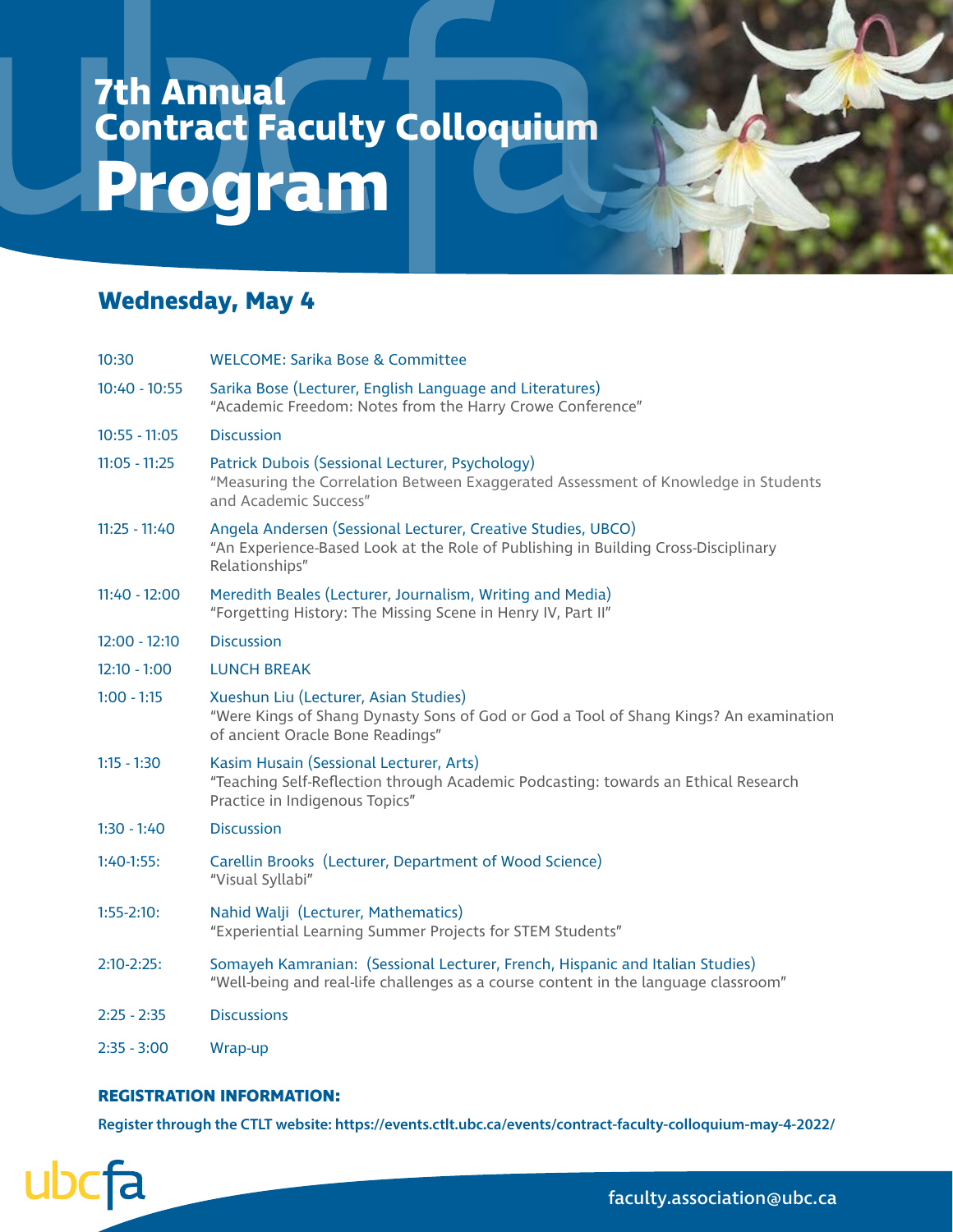# **eake Profiles**

### **6th Annual Contract Faculty Colloquium**

Photography: Sarika Bose

#### Angela Andersen (Sessional Lecturer, Creative Studies, UBCO)

#### "An Experience-Based Look at the Role of Publishing in Building Cross-Disciplinary Relationships"

Angela Andersen has worked as a museum professional, a university instructor in Canada and the U.S, and in various aspects of academic publishing. Her recent research and teaching includes oral histories, and examines the art, architecture and practices of Muslim minorities. She is currently the guest editor for a special issue of the International Journal of Islamic Architecture on hinterland forces and marginalisation.

#### **Meredith Beales (Lecturer, Journalism, Writing and Media)**

#### "Forgetting History: The Missing Scene in Henry IV, Part II"

Meredith Beales did her doctoral work at the University of St. Louis, and teaches literature and academic writing at UBC Vancouver at the School of Journalism, Writing and Media. Recent publications include chapters on the representation of the past on the early modern stage and performance reviews in Theatre Journal and Scene.

#### **Carellin Brooks (Lecturer, Department of Wood Science)**

#### "Visual Syllabi"

Carellin Brooks teaches scholarly writing and communication courses for the Department of Wood Science and Faculty of Forestry. Her pedagogical interests include creativity in the writing classroom, student engagement strategies, classroom climate, and effective writing assessment and feedback. She has a PhD from Oxford University in Modern Foreign Languages and has written four books, including an academic monograph on the subject of the phallic woman in twentieth-century texts. Her fifth book and first book of poetry, Learned, is forthcoming from Book\*hug Press.

#### **Patrick Dubois (Sessional Lecturer, Psychology)**

#### "Measuring the Correlation Between Exaggerated Assessment of Knowledge in Students and Academic Success"

I'm currently a sessional lecturer in the psychology department at UBC, where I recently completed my PhD, studying exaggeration of knowledge. I'll be speaking about what this means and how this can be measured in the classroom.

#### Kasim Husain (Sessional Lecturer, Coordinated Arts Program)

#### "Teaching Self-Reflection through Academic Podcasting: towards an Ethical Research Practice in Indigenous Topics"

Kasim's research develops an intersectional account of the emergence of racial neoliberalism in the United Kingdom in relation to Black and Asian British comingof-age narratives, and has teaching interests that include neoliberalism, Islamophobia and terrorism studies, and postcolonial writing. He teaches Arts Studies in Research and Writing and the Media Studies stream in the Coordinated Arts Program.

#### **Somayeh Kamranian (Sessional Lecturer, French, Hispanic and Italian Studies)**

#### "Well-being and real-life challenges as a course content in the language classroom"

Somayeh holds a Ph.D. in Comparative and French Literature from Paul Valery University, Montpellier, France. She has been teaching at UBC since 2015, and has also taught at SFU and Kwantlen. Her research has included literary aspects of mystical writing as well as cosmopolitanism in 18th-Century French Literature.

Next page . . .